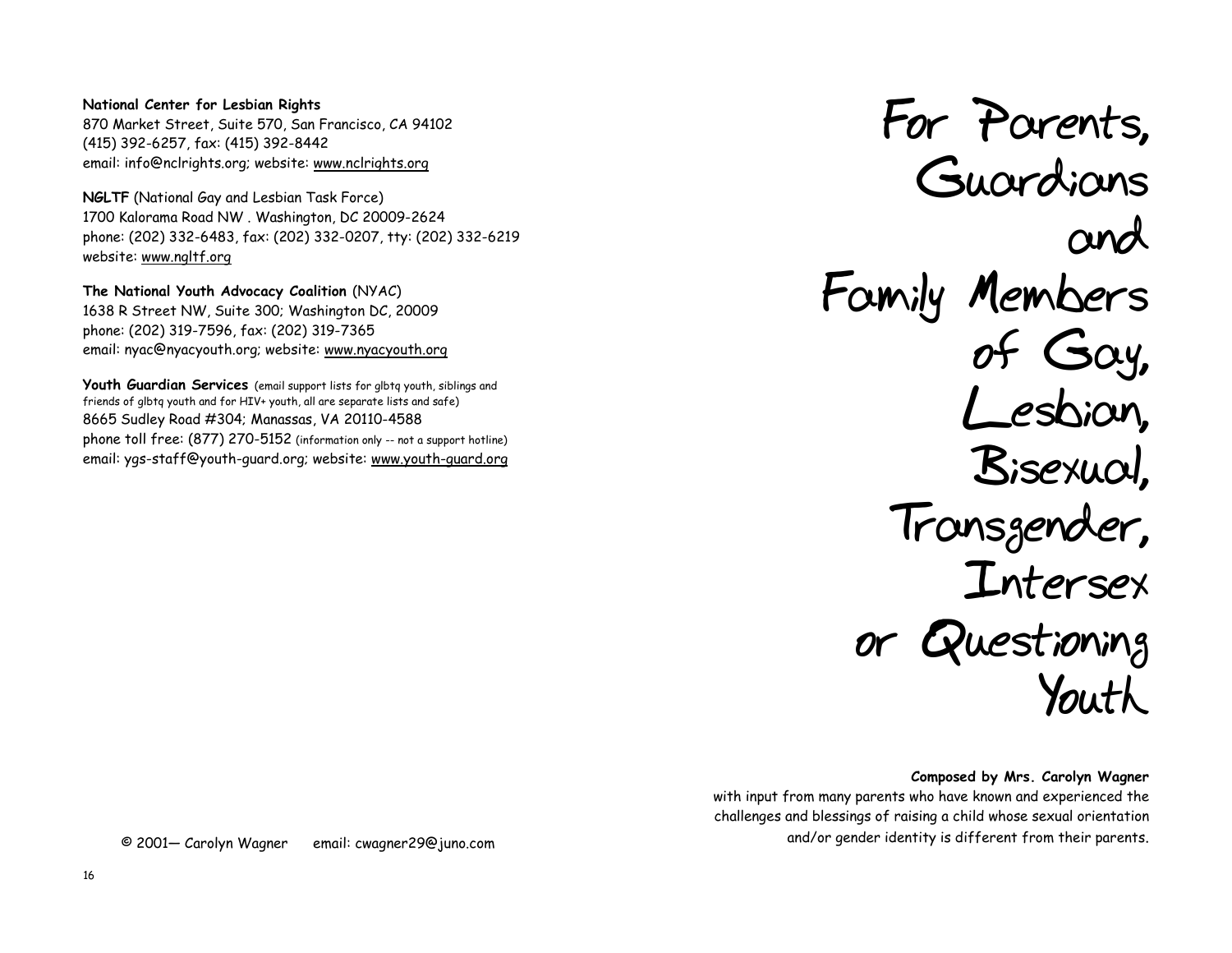## **Introduction**

I wrote this pamphlet in an attempt to assist parents, guardians and other family members coping with the news or suspicion that a child (under the age of 18) is gay, lesbian, bisexual, transgender or questioning. My husband and I experienced what you are now feeling when our son told us he was gay at the age of thirteen. At that time no such pamphlet existed nor did we know of the existence of PFLAG.

The purpose of this pamphlet is to first assure you that you are not alone, and to let you know that there are many resources available for you and your child. I have sought input from other parents as well as professionals from various fields so as to provide you with the most accurate information currently available. I have included a list of definitions and some of resources at the end of this pamphlet.

### **Bisexual Resource Center**

P.O. Box 1026; Boston, MA 02117-1026 phone: (617) 424-9595 email: brc@biresource.org; website: www.biresource.org

**COLAGE** (Children of Lesbians and Gays Everywhere) 3543 18th ST #1; San Francisco, CA 94110 phone: (415) 861-KIDS (5437); fax: (415) 255-8345 email: colage@colage.org; website: www.colage.org

**GenderPAC** (The Gender Public Advocacy Coalition) 1638 R Street, NW, Suite 100; Washington, DC 20009-6446 phone: (202)462-6610; fax: (202)462-6744 email: gpac@gpac.org; website: www.gpac.org

**GLAAD** (Gay and Lesbian Alliance Against Defamation) 248 West 35th Street, 8th Floor; New York, NY 10001 phone: (800) GAY-MEDIA or (212) 629-3322; fax: (212) 629-3225 email: glaad@glaad.org; website: www.glaad.org

**GLSEN** (Gay, Lesbian and Straight Education Network) 121 West 27th Street, Suite 804; New York, New York 10001-6207 phone: (212) 727-0135; fax: (212) 727-0254 email: glsen@glsen.org; website: www.glsen.org

### **Human Rights Campaign**

919 18th St., N.W., Suite 800; Washington, D.C. 20006 phone: (202) 628-4160; tty: (202) 216-1572; fax: (202) 347-5323 email: hrc@hrc.org; website: www.hrc.org

#### **Intersex Society of North America**

PO Box 301; Petaluma CA 94953 Phone: (707) 283-0036; fax: (707) 283-0030 I Email: info@isna.org; website: www.isna.org

#### **Lambda Legal Defense and Education Fund, Inc.**

120 Wall Street, Suite 1500; New York, NY 10005-3904 phone: 212-809-8585; fax: 212-809-0055 email: legalhelpdesk@lambdalegal.org; website: www.lambdalegal.org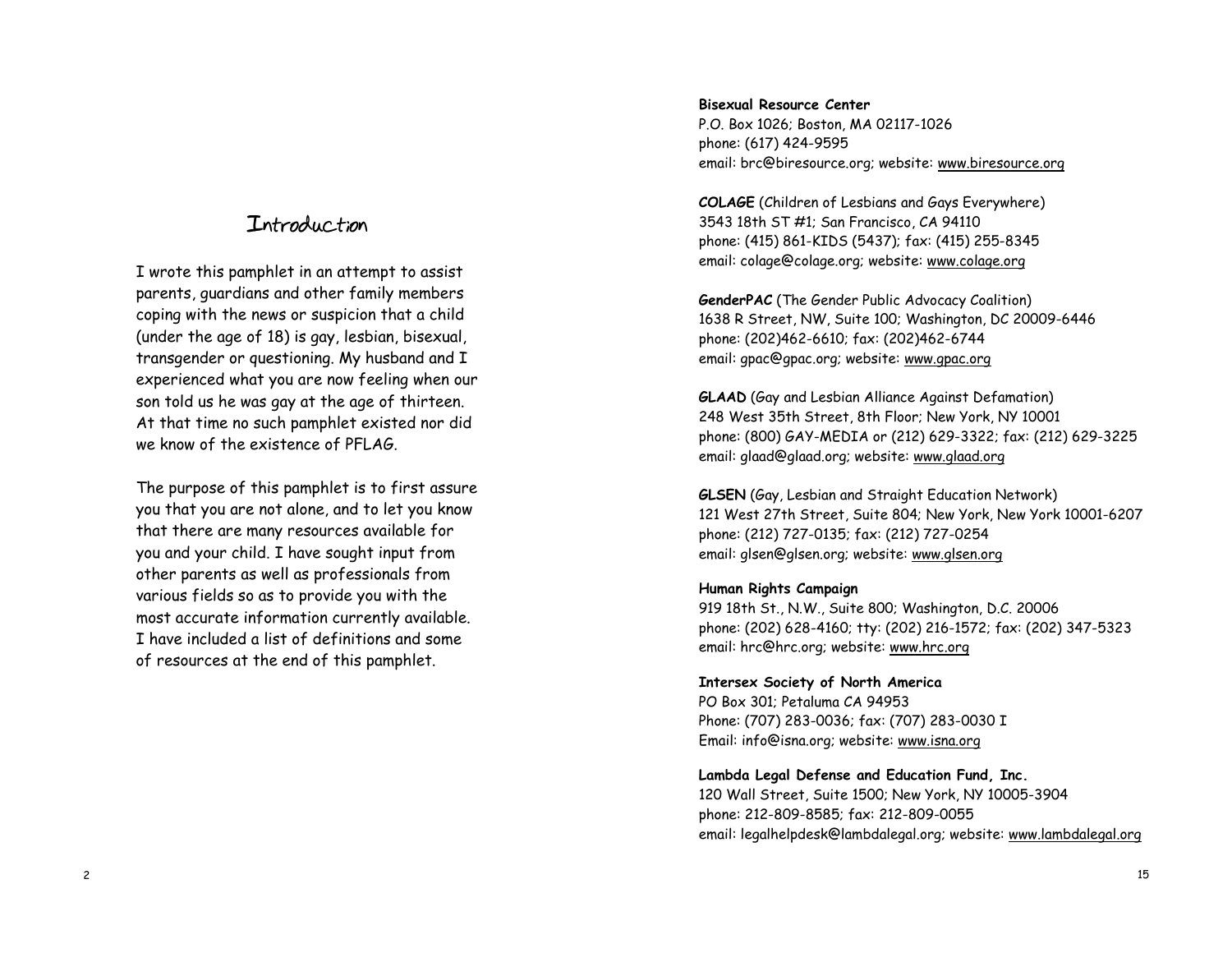**Rainbow flag:** A flag of six equal horizontal stripes (red, orange, yellow, green, blue and purple) that symbolizes the diversity of the lesbian, gay, bisexual and transgender community.

**Sexual orientation:** A person's romantic/physical attraction to the same or the opposite gender.

**Straight:** Heterosexual.

**Transgender:** A person whose appearance, personal characteristics or behaviors are gender role non-conforming.

> **Some resources for you, your child and family members**



**PFLAG** (Parents, Families and Friends of Lesbians and Gays) 1726 M Street, NW Suite 400; Washington, DC 20036 phone: (202) 467-8180; fax: (202) 467-8194 email: info@pflag.org; website: www.pflag.org

**PFLAG-Talk** (email support list and online library) website: www.critpath.org/pflag-talk/

## **Our Trans Children; A publication of the Transgender Special Outreach Network of PFLAG**

This is an excellent booklet compiled by parents and family members of transgender people. It can be located at the following website (. pdf format) or ordered via the national office of PFLAG. website: http://www.youth-guard.org/pflag-t-net/booklet.pdf

**For Parents, Guardians and Family Members of Gay, Lesbian, Bisexual, Transgender, Intersex or Questioning Youth**

If you are a parent/guardian and reading this, you have either been told by your child or by others, or you suspect your child is glbtq (gay, lesbian, bisexual, transgender or questioning his sexual orientation or gender identity). As parents and family members who have been in your shoes, we strongly recommend that you seek the support of other parents of glbtq youth through PFLAG (Parents, Families and Friends of Lesbians and Gays) as well as utilize the resources listed at the back of this pamphlet.

As you read, please keep your heart and mind open. You have taken the first step by reading this. Remember that the child you now know or suspect is glbtq is the same child he or she was before you had this knowledge. This is not something your child is "doing to you," but just is. It may help you to think back to your own feelings of sexual attraction or gender identity and recognize that it is highly probable that your sexual orientation and/or gender identity was not a conscious choice for you as it is not for your child.\* Your glbtq child is probably much more nervous and frightened than you are right now. How your glbtq child will adjust to adult life, their self esteem, emotional and physical well-being is dependent on your words and actions for the next few years.

This is not to suggest that they be treated differently than their heterosexual siblings, but equally. Just as we would not differentiate regarding discipline, assign household chores, homework time, social skill training and so forth due to the fact that one may complain more than the other, neither should we treat our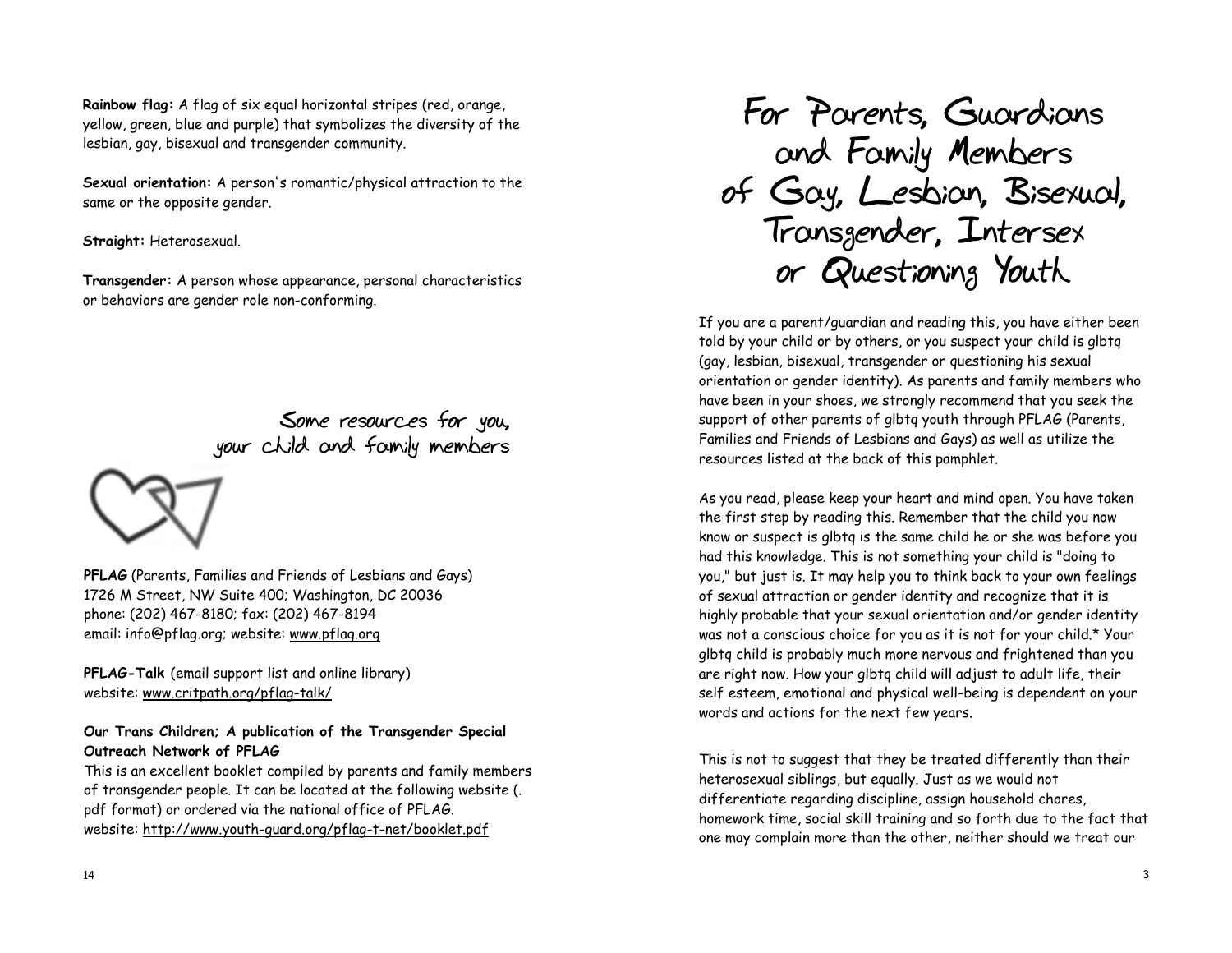glbtq children any differently. They need the stability of being treated no differently by their parents and family members.

What they will need is guidance, advocacy and above all your unconditional love. Although we will treat them equally, the outside world will not. You must prepare and educate yourself and your child for these obstacles but not allow them to be used as excuses or a crutch.

# **What you are feeling and what you must do**

Parents/guardians really do know their children in some respects better than others ever will. We see them every day - at their best and their worst. We can sense when they are sad or mischievous, likewise we also notice what their favorite toys and games are, favorite choice of clothes, hairstyles and so forth. Here I will need to make some distinctions for you so you can better understand your own fears and concerns.

If your child is of pre-school or elementary age and the reason you are reading this is your concern that your son prefers female identified clothes or toys, or your daughter is acting in a "tomboyish" manner and you are worried that there is something terribly wrong and are seeking to "correct the wrong." First thing you must do is to RELAX. Neither you nor you child is doing anything wrong. Allow your child their comfort level of expressing themselves honestly. Many effeminate boys and tomboy girls grow up as heterosexual adults and identify with their birth gender. There are those children who are, however, expressing their internal feelings through their choice of clothes, playmates, toys and so forth. Even so, much more harm can be done if you attempt to force the socially acceptable gender roles on your child. Some of these children will grow up to identify as gay, lesbian or bisexual and an even smaller percentage will identify with the gender that is opposite to their birth gender and are known by the term transgender or transsexual. A small percentage of infants are born as intersex, previously known

## **Definitions**

**Bisexual:** A person who is romantically/physically attracted to people of both genders.

**Coming out:** Public acknowledgement of a person's own sexual orientation or gender identity.

**GLBTQ:** A common abbreviation for gay, lesbian, bisexual, transgender and questioning.

**Gay:** A male who is romantically/physically attracted to other males. Also used commonly in place of "homosexual" to include lesbians, bisexual and transgender persons.

**Gender identity:** A person's self-perception as being male or female.

**Heterosexual:** A person who is romantically/physically attracted to people of the opposite gender.

**Homophobia:** Bias against gay, lesbian, bisexual and transgender people.

**Homosexual:** A person who is romantically/physically attracted to people of his or her own gender.

**Intersex:** A person who is born with genitals or chromosomes that are not clearly male or female.

**Lesbian:** A female who is romantically/physically attracted to other females.

**Pink triangle:** A symbol of GLBT pride now, originally used during World War II by the Nazis who forced gay people to wear them in order to identify them for persecution.

**Questioning:** A person who is not sure what their sexual orientation or gender identity is.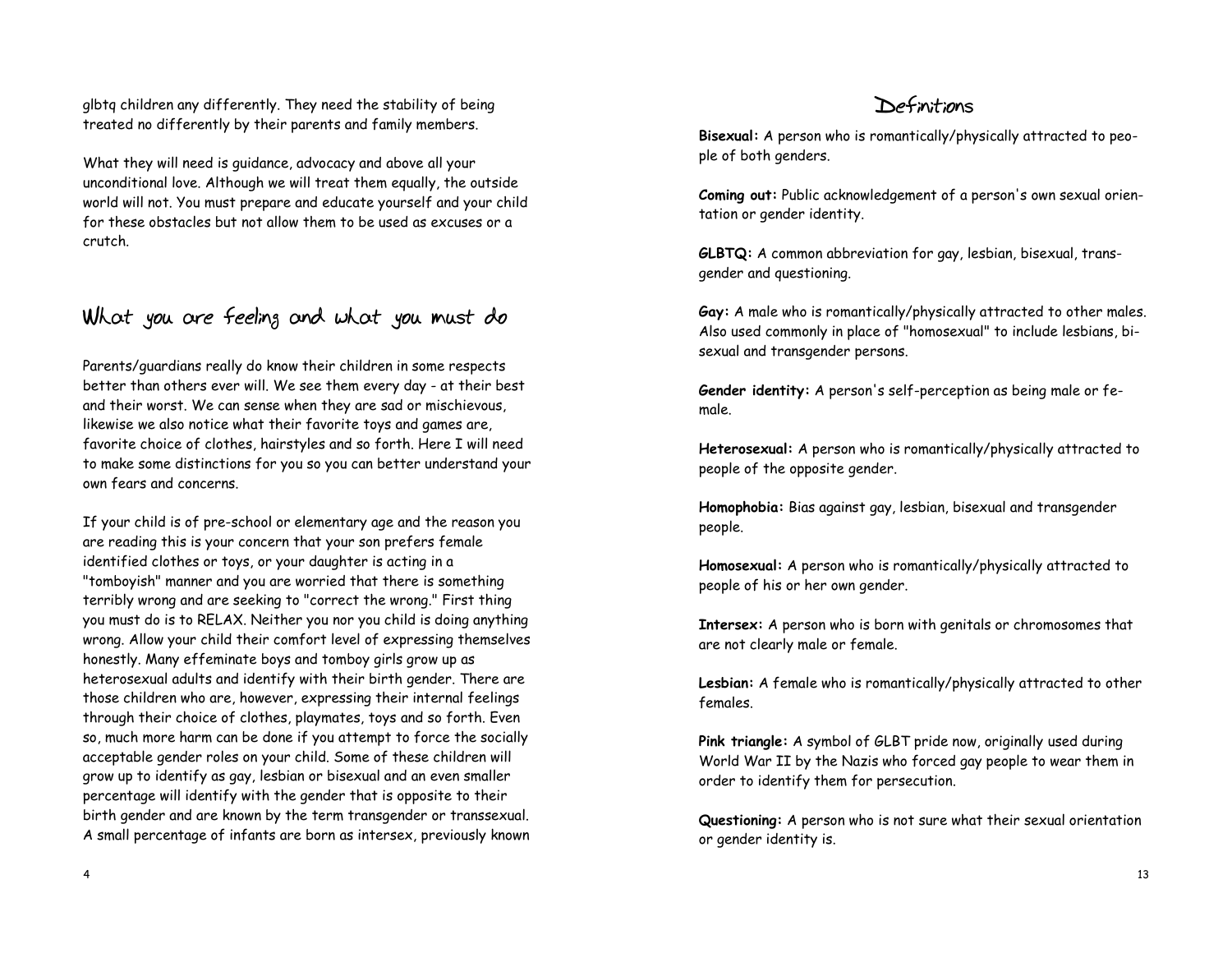PFLAG members are just as diverse in their religious beliefs as our nation. PFLAG members sometimes choose to remain in their faith community and work to educate these communities from within. It will be important for you, as parents/guardians of underage children, to remember that the negative statements your child will be exposed to in some religious communities can have a negative impact on the acceptance of your glbt child within your family as well as your glbt child's own self image.

Some communities are more accepting than others. You know your neighborhood and/or community better than anyone and can best decide how to respond. If you live in a small community and your child is out at school, odds will be good that eventually many people in your community will know. You will be establishing a role model for how families respond when they have a family member who is different from the majority. Most parents have found few problems and good support from neighbors, and developed new and closer friendships in this way.

A warning - a ministry that says that glbt children can be changed can be dangerous for many reasons. It is based on the belief that through prayer, reparative therapy, and/or aversive therapy one can be trained to act opposite of how they feel inside. Most nationally recognized professional mental health, educational and social work associations have issued statements opposing this treatment directly due to the harm it can render on glbt children and adults. PFLAG has specific materials that go into more depth on this issue as well as copies of some of these professional association statements. Please contact PFLAG if you wish to receive these materials and we will be sure you obtain them. or gender identity is.

as hermaphrodite. These children are then assigned gender by a pediatric surgeon and the vast majority are assigned the female gender. This can be problematic as well since many of these children, upon entering puberty or earlier, may identify with the opposite gender than that which was assigned. There are resources given at the end of this pamphlet that will have much more information regarding intersex children and their families.

Regardless of whether your child identifies as gay, lesbian, bisexual or transgender, it does not mean that the mother was too assertive or that the father was absent from the home. None of these old stereotypes have ever been proven, in fact they have not been anywhere near the norm for the families from which glbt adults come. It does not reflect on your parenting skills. If you are feeling guilt it is because we were raised in a world where such "things" were frowned upon.

If you are the parent/guardian of an adolescent whom you suspect or know is glbt you are in usually one of two places. This news has either come as a complete surprise or you have suspected as much for some time. How you should handle this information is dependent on how you learned. Did this come to you because of a crisis in your child's life; are there problems at his school? Is he/she depressed and you are worried about your child's potential for suicide or running away? If you feel that your child is in a crisis situation you must first ensure that he/she is in a safe environment and call and utilize as many resources as you need to assist you in helping your child be safe. Many of us as parents have been in your shoes. We encourage and want you to contact us for help. We (PFLAG members) ALWAYS maintain confidentiality about those people who attend meetings and/or seek our help or support privately.

Regardless of the method by which you learned your child is glbtq, you are encountering your own troublesome emotions. I am going to list some of these and remind you that most parents have experienced one or all of these and we also know that in time and with support and education most of your fears and concerns will be greatly diminished or disappear entirely. You may be feeling guilt, anger, shame, remorse for some odd thing you may have said or done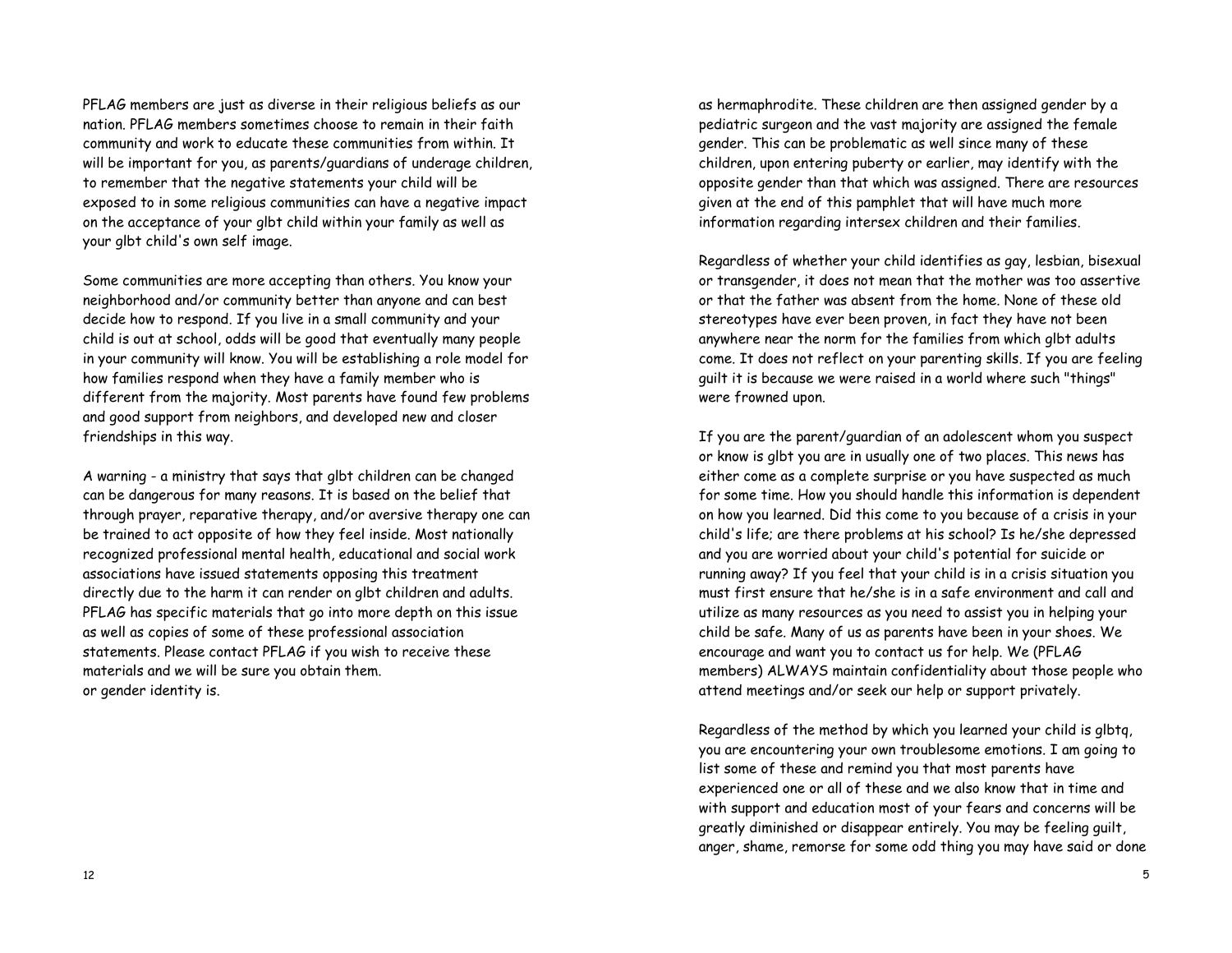that your child probably has no memory of, and fear. Fear is a big one. You fear what others will think of you as a parent, fear of losing friends, and fear the alienation of your church family or real family members. Last but certainly not least, your fear for the well being of your child. You have read or heard the news reports of glbt people, even teenagers, being beaten to death just for being glbt. You remember the news from the 1980's regarding the "gay virus" we now know as HIV/AIDS.

First I will address your fear for you child's well being. The estimated number of glbt people who are beaten or murdered in an anti-glbt attack is small in proportion to the estimated number of glbt people, and you can educate yourself and your child on how to be safe.

HIV/AIDS is an autoimmune virus that is spread through sexual contact or via blood or body secretions. It is not a glbt disease. Our heterosexual or straight children are just as susceptible to this or any other sexually transmitted disease. Glbt people are no more prone to diseases than non-glbt people, period. The solution to this is education, safe sex education is just as important for our glbt youth as straight youth.

GUILT is a very powerful emotion and one that a parent will rarely deny having felt when learning that they have a glbt child. The best advice I or other parents can give you is to work on reviewing why you feel guilty. I felt this emotion as well as the one of shame, and then I learned that this was directly related to the current and historical stigma placed on people who are glbt. Most of us have a mental picture of what defines a glbt person, and I, like most heterosexual adults, had an image that was very far from the truth. In time guilt and shame will evaporate for most parents/guardians through education and support, and in its place will come an incredible pride of your glbt child. There are a few parents who are never able to let go of the stigma and prevailing myths regarding glbt people. Unfortunately these are the parents who we know to have emotionally or physically abused and/or kicked their underage glbtq children from their homes.

principals and other administration officials than I would like to count. At times I was nervous, angry, frustrated and bewildered. This can be a stressful time for the entire family, what you are feeling is natural, so you should never be hesitant to call for support or assistance from other parents, we want you to.

Many glbtq children are not completely honest with their parents/ guardians because they do not want them to worry or because they want you to think they can handle whatever is "dished out." It is important for you to know what is going on at school - even the good things.

I recommend that you meet with your child's teachers on a regular and frequent basis to be sure they know you are asking questions and care about his/her learning environment as well as the educational content being provided. Some of us who have had to confront the issues of in-school harassment also found it helpful to visit with our children's friends and your other children who attend the same school may be more willingly than their sibling to tell you if there are problems.

# **Community, including religious/spiritual homes**

For most of us our religious/spiritual training and upbringing are deeply rooted in who we are. A person's choice of religion is a very personal decision. It is very likely that some of your own personal feelings and/or perceptions of glbt people are based on your religious community's teachings or position regarding sexual orientation and gender identity.

Many glbt people and their families have left their churches because it was too painful to abide with their teaching and position on glbt children and adults. They may seek and find religious homes that are accepting of glbt people and their families, and as a result they can find many new friends and a level of spirituality they never knew previously.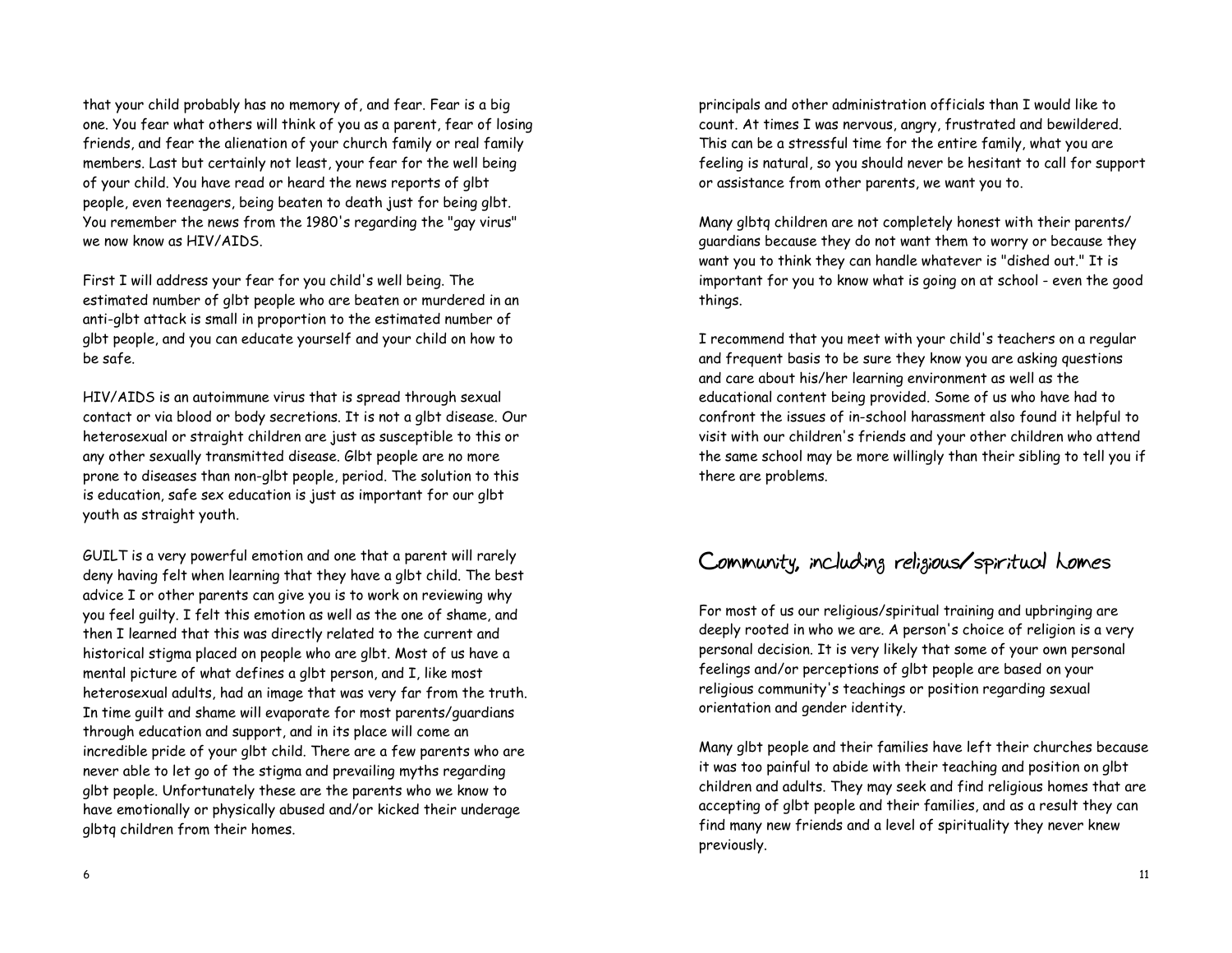All of your children who are attending school, regardless of where you live, from elementary school through college, have heard these negative messages at school. Your glbt child and siblings are greatly impacted by this sort of teasing and name calling regardless if it is targeted toward him/her.

The one thing you cannot afford to do is nothing, even if your child is not a target for this type of harassment or he or she is not out at school. It will have a very negative impact on their self-image and needs to be addressed. If your child is being targeted due to his/ her real or perceived sexual orientation or gender identity you may live in one of the few states that has laws specifically forbidding this behavior, or the school district may have such a policy. All school districts have anti-harassment policies and you can require that they enforce such a policy as most of these policies do not specify a minority or purpose for the harassment. The organizations listed in the back of this pamphlet can inform you if your state has such a law and may know if your school district or city does or does not. Many times the harassment is sexual and that is covered by a federal law, title lX. All schools who receive federal funds must comply with title lX regardless of the student's sexual orientation or gender identity. Please feel free to contact PFLAG for more detailed information regarding title lX and how it can be used to ensure a safer school environment.

The first thing for you to do is to obtain and read your schools districts various policies on parental complaints, student complaints, discipline, harassment, sexual harassment and so forth.

This is going to be the time for you to reach out for support from others such as PFLAG. Many of us have been down this path and are very willing to guide you. Utilize the resources listed under schools at the back of this pamphlet. There are many organizations with experience in assisting parents and students seeking a safe learning environment - use them.

I was a parent who ended up having to address our school board several times, and I spent more times in the office of teachers,

If you are angry that is probably related to being confronted with a situation you feel inept to cope with, your lack of experience and factual knowledge of what it means to be glbt. Anger may also come from the need for blame to be placed somewhere, even if it is on yourself - and this is unnecessary and can only create more harm for yourself, your child and family. No one has done anything wrong or bad to be blamed for.

As a parent/guardian of an underage (18) glbtq youth, you are now among a growing and visible family model. In 1999 the average age of glbtq youth who are coming out is 13. The coming-out age has dropped dramatically in the past decade due to many factors. In the past the majority of parents who discovered they had a glbtq child did not learn this till their child had left the home. Some parents did not discover the truth till their child was even "middle aged." The author of this pamphlet and the parents/family members who contributed to the information in this pamphlet, learned of their child's sexual orientation or gender identity during the previous decade when their child was an adolescent or younger. Therefore our best advice to you is to seek the support of other parents, know that we have experienced just about every emotion possible, and that we have made mistakes as well.

# **Siblings, Grandparents, Aunts, Uncles, other Family Members and Friends**

What if anything do you tell them and if so when?

The first thing you must understand and accept in relation to discussing your child's sexual orientation or gender identity with anyone is that this should always be done with your child's permission and with their input.

Siblings: This will depend on the age of the sibling and the desires of your glbt child. If the sibling is close to the age of your glbt child, the odds are pretty good that they already suspect or know, and if so that is all the more reason to have a family discussion so that this sibling will know that the parents know and provide for this